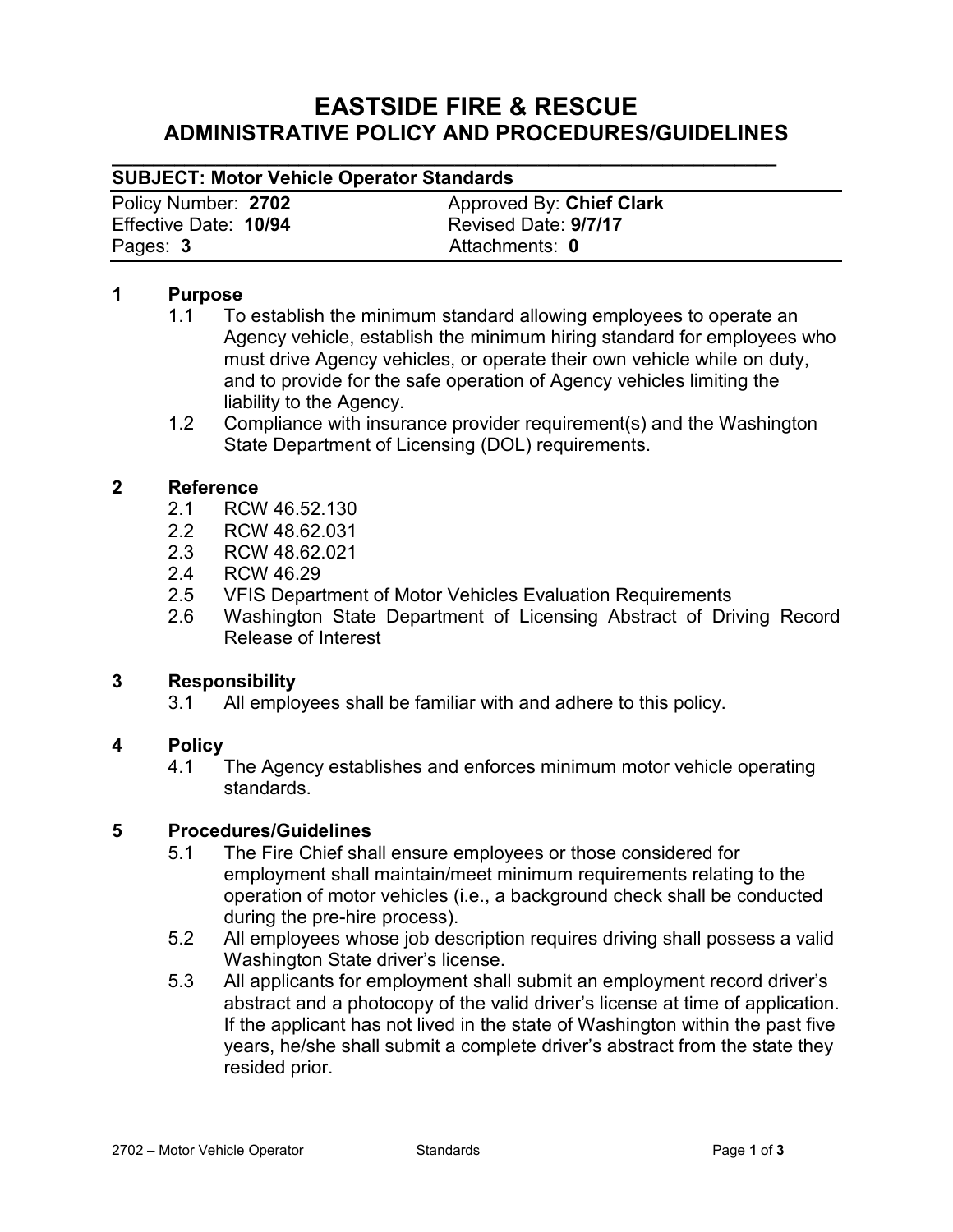- 5.3.1 Human Resources shall ensure applicants meet the minimum requirements for employment as related to driving motor vehicles.
	- 5.3.1.1 In the event an applicant's background check returns with questions or concerns, the Agency may involve its Insurance Representative/Risk Management to review, approve, and confirm what impacts, if any, the violations may have on the Agency's liability coverage and insurability.
- 5.3.2 To be considered insurable as a driver in the Agency, the following minimum qualifications are as follows:
	- Shall be minimum 18 years old to drive utility/staff vehicles
	- Shall be minimum 21 years old to drive emergency response apparatus
	- No major conviction (Class A violations) on Motor Vehicle Record in the **last three years;** or,
	- No more than two citations issued because of an accident in the past three years; or,
	- No more than two minor (Class B violations) convictions in the past three years; or,
	- No more than one citation issued because of an accident and one minor conviction in the last three years. **Does Not Include:**
	- Illegal vehicle equipment (over WGT/HGT/Length; motor vehicle equipment, load, or size requirements); or,
	- Illegal use of plates (improper display or failure to display license plates); or,
	- Registration violation (failure to sign or display registration card); or,
	- No license on person (failure to have in possession a valid Washington driver's license).
- 5.4 Violations are determined from the date of the ticket. Multiple minor violations occurring from the same event are deemed to be one minor conviction.
- 5.5 The Agency may acquire an employment record driving abstract of an employee's, or prospective employee's, driving record to determine whether the licensee should be employed to operate a commercial vehicle utilizing the Washington State Department of Licensing Abstract of Driving Record Release of Interest.
- 5.6 Employees shall notify the Employer (i.e., Direct Supervisor and Human Resources) of any material change in one's driving ability, within 10 calendar days of the material change. This would include a Department of Licensing infraction or "disability" that may suspend, limit, or revoke one's driving privileges. Human Resources shall alert the Fire Chief when advised.